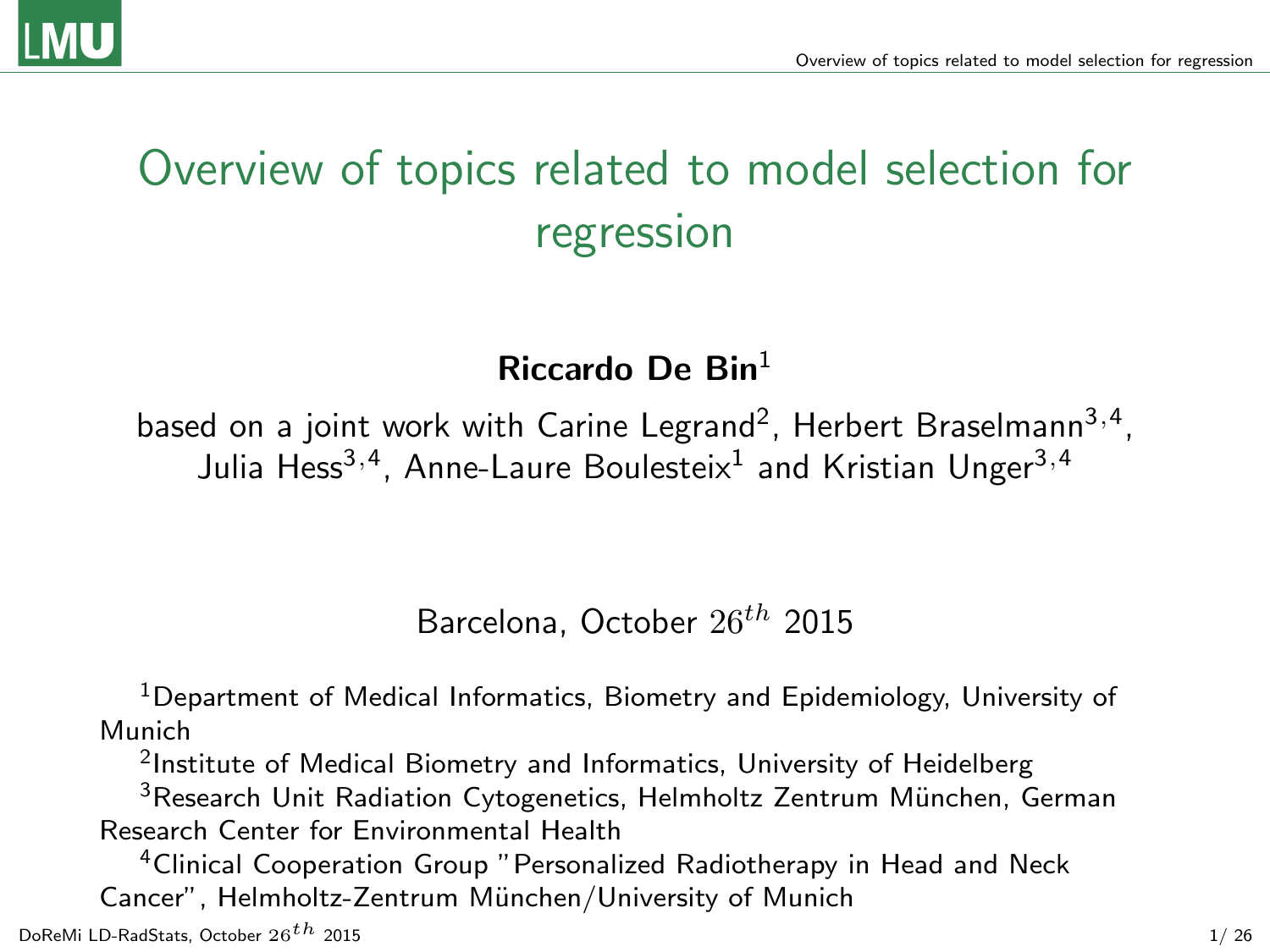# Outline of the talk

**•** [Introduction](#page-0-0)

# **o** [Methods](#page-3-0)

- [To explain or to predict?](#page-3-0)
- [Two statistical methods for prediction](#page-5-0)
- [Combining clinical and molecular data in a prediction model](#page-10-0)

# **·** [Implementation](#page-12-0)

- [Data](#page-12-0)
- [Models](#page-14-0)

# **•** [Evaluation](#page-16-0)

- [Model evaluation](#page-16-0)
- [Remarks on model evaluation](#page-18-0)

# **•** [Conclusions](#page-23-0)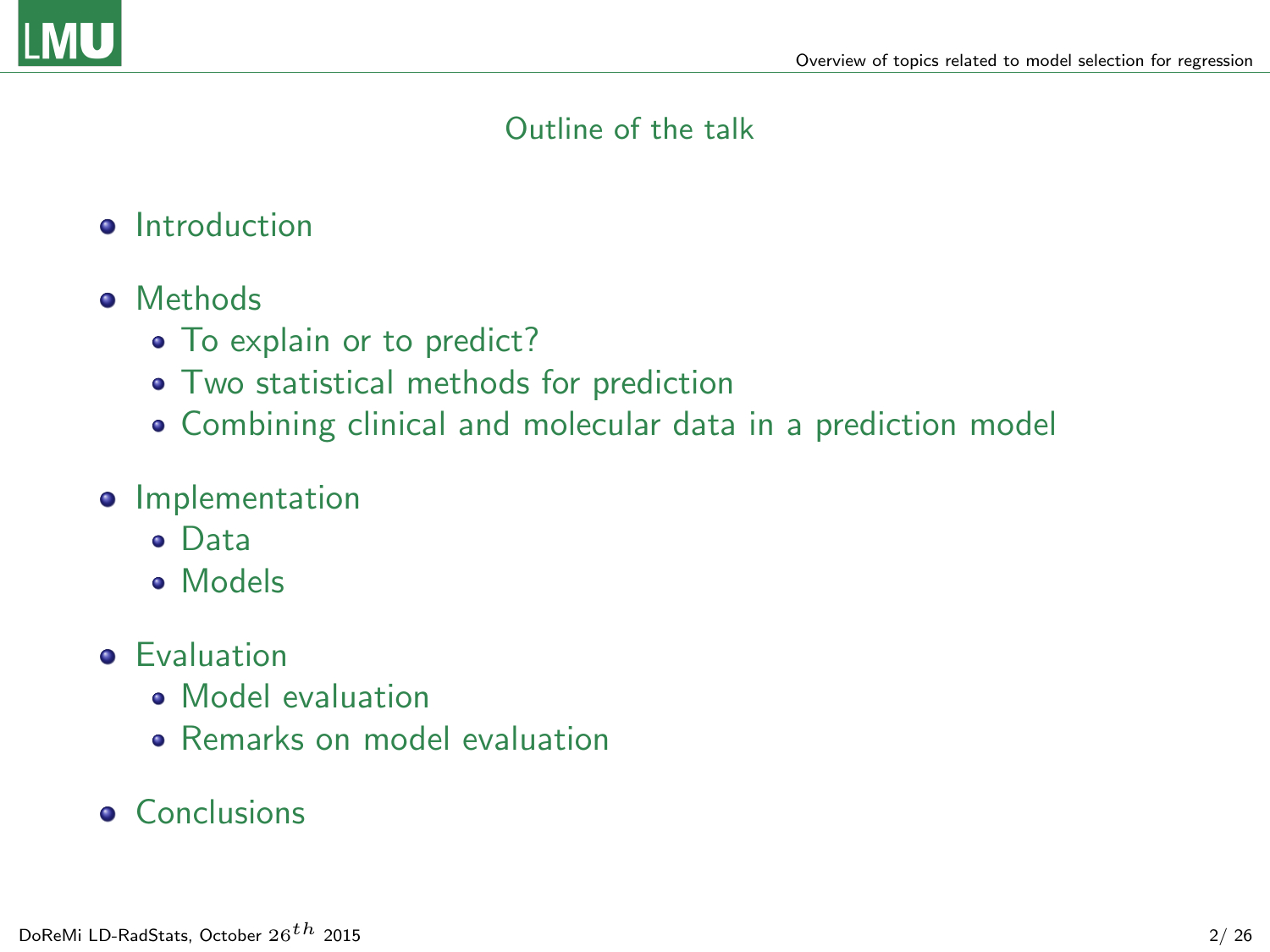

#### Introduction: notation

- regression analysis: study of the relationship between Y and  $X$ ;
- $Y$  is the outcome (or dependent variable or response variable), which can he:
	- $\triangleright$  continuous, e.g. percentage of body fat, expiratory volume, ...
	- $\blacktriangleright$  binary, e.g. case/control, win/lose, ...
	- $\triangleright$  survival time, e.g. overall survival time, time to relapse, ...

 $\blacktriangleright$  . . . . .

- $X$  is the design matrix;
- each column of X is called predictor (or independent variable or covariate). Examples are:
	- $\blacktriangleright$  clinical predictors, e.g. age, sex, ...
	- $\triangleright$  molecular predictors, e.g. microarray expression, copy number alteration, ...

<sup>I</sup> . . .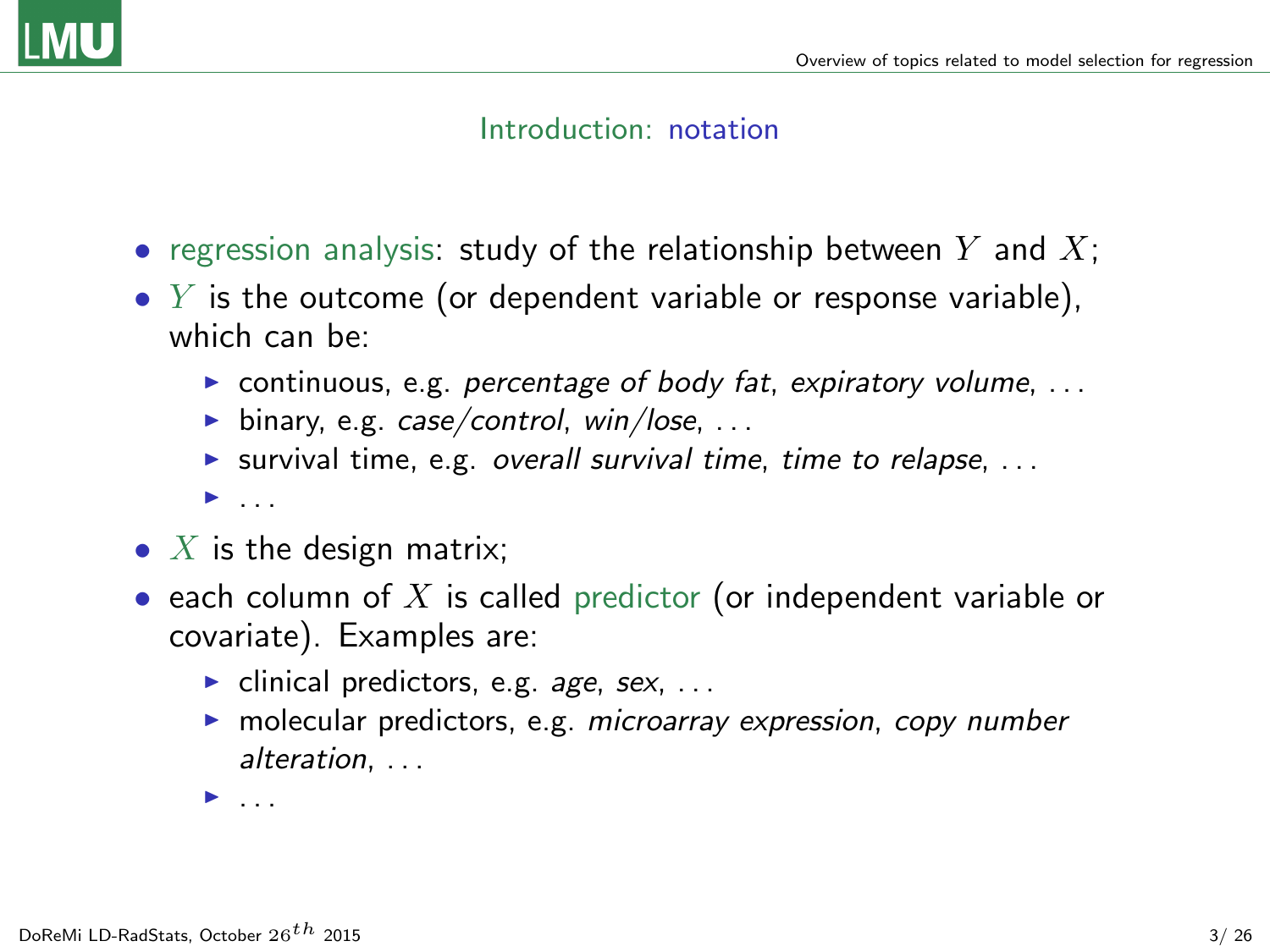# To explain or to predict? Shmueli (2010)

Consider the formal representation

$$
E[Y] = f(X).
$$

A statistical model can be used:

# TO EXPLAIN

- the focus is on the statistical model f;
- the design matrix  $X$  and the outcome  $Y$  are tools to estimate f.

# TO PREDICT

- the focus is on the design matrix  $X$  and the outcome  $Y$ ;
- <span id="page-3-0"></span>• the statistical model  $f$  is the tool to predict  $Y$  given  $X$ .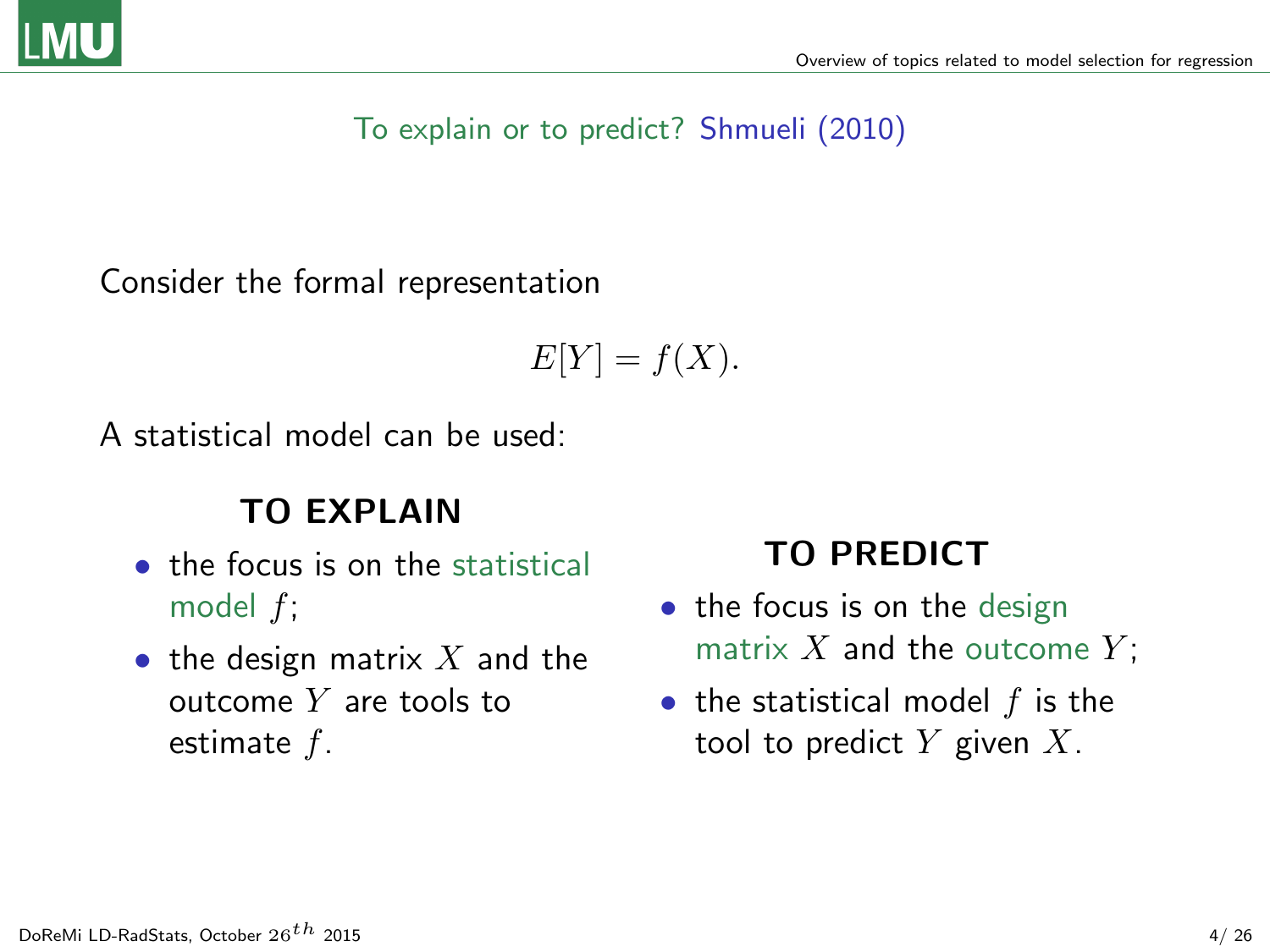

To explain or to predict? Bias-variance trade-off

Consider the quadratic error  $Error = E[(Y - \hat{f}(X))^2]$  and its decomposition (Hastie et al., 2001)

$$
E[(Y - \hat{f}(X))^2] = Var(Y) + Bias^2 + Var(\hat{f}(x)) :
$$

- an explanatory model aims to minimize the bias (Shmueli, 2010);
- the bias represents the difference between the model and the true mechanism generating the data;
- a prediction model aims to minimize the whole error;
- it may be useful to increase the bias to reduce the variance term:
	- $\blacktriangleright$  shrinkage;
	- $\blacktriangleright$  sparsity.
- here we consider two statistical methods with these two properties: lasso (Tibshirani, 1996) and boosting (Friedman, 2001).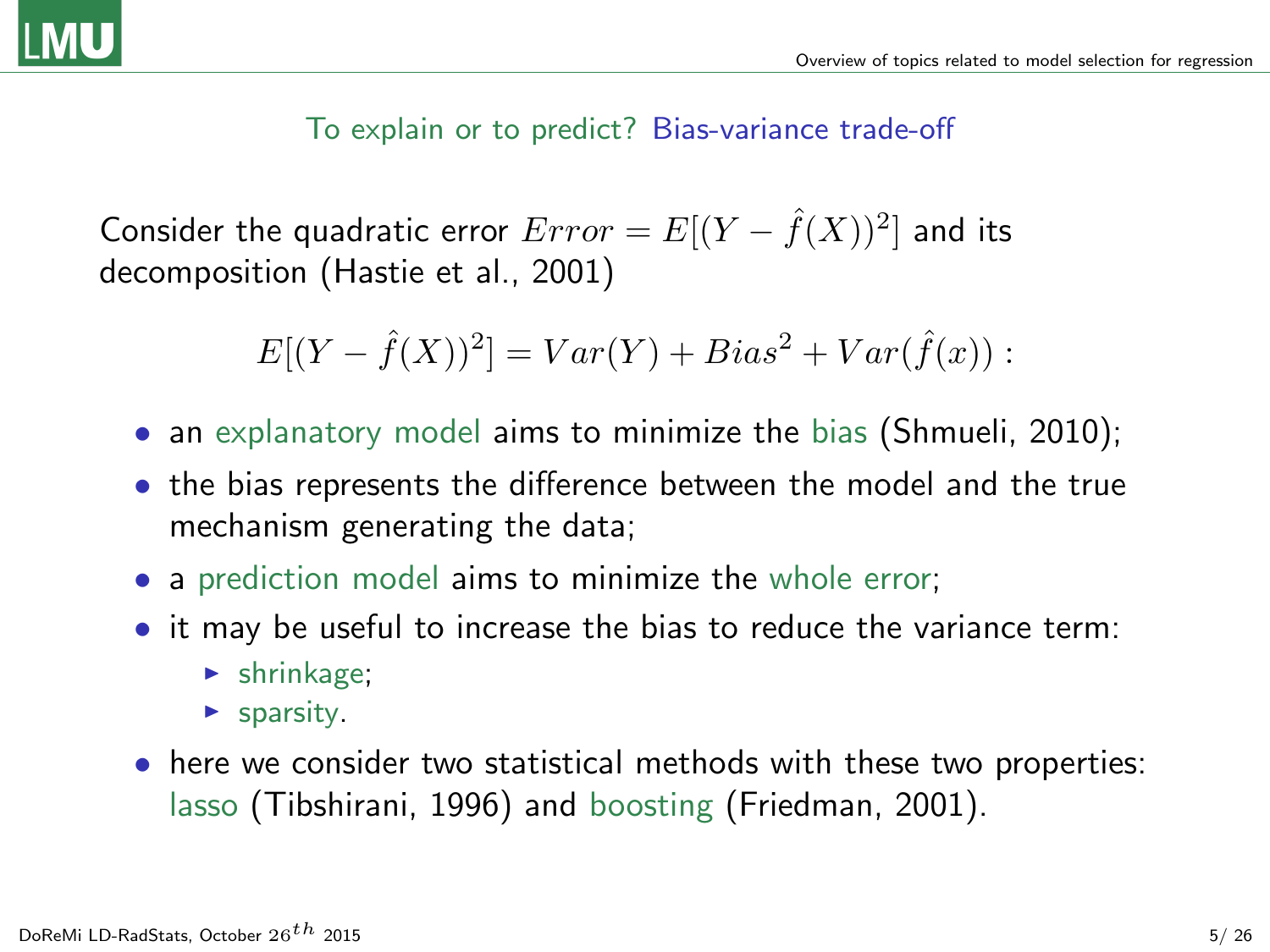<span id="page-5-0"></span>

Two statistical methods for prediction: lasso I

# • penalized regression method:

$$
\hat{\beta}^{\mathsf{LASSO}} = \mathsf{argmin}_{\beta} \left\{ ||Y - X\beta||_2 + \lambda ||\beta||_1 \right\};
$$



• the tuning parameter  $\lambda$  controls the amount of shrinkage and the model sparsity.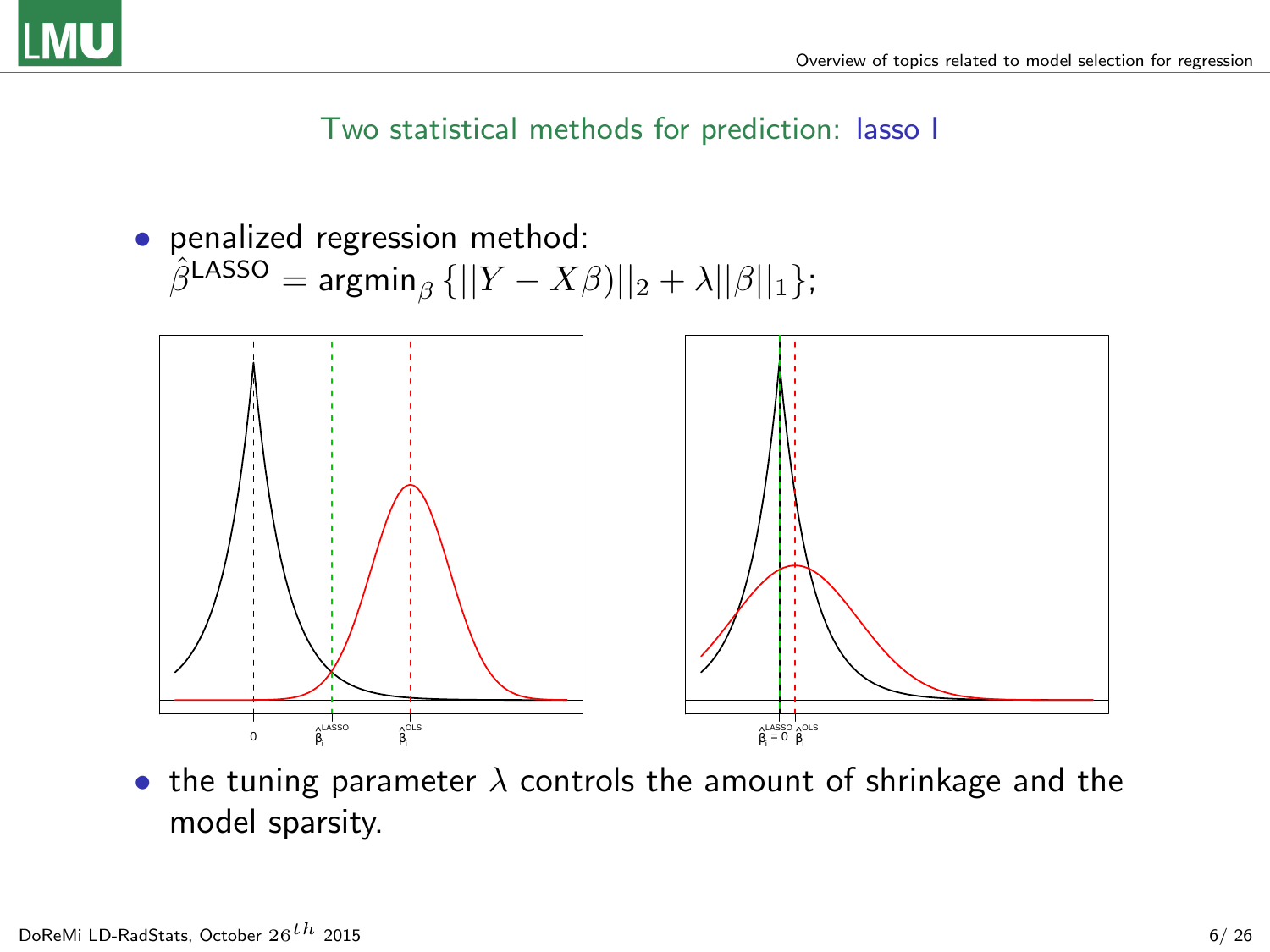# Two statistical methods for prediction: lasso II

Two well-known R-packages contain functions to implement the lasso:

- *penalized* (Goeman et al., 2014);
- glmnet (Friedman et al., 2010).
- here we decided to use the latter:
	- $\blacktriangleright$  it is a little bit faster;
	- $\triangleright$  it is more flexible in terms of combining different kinds of data.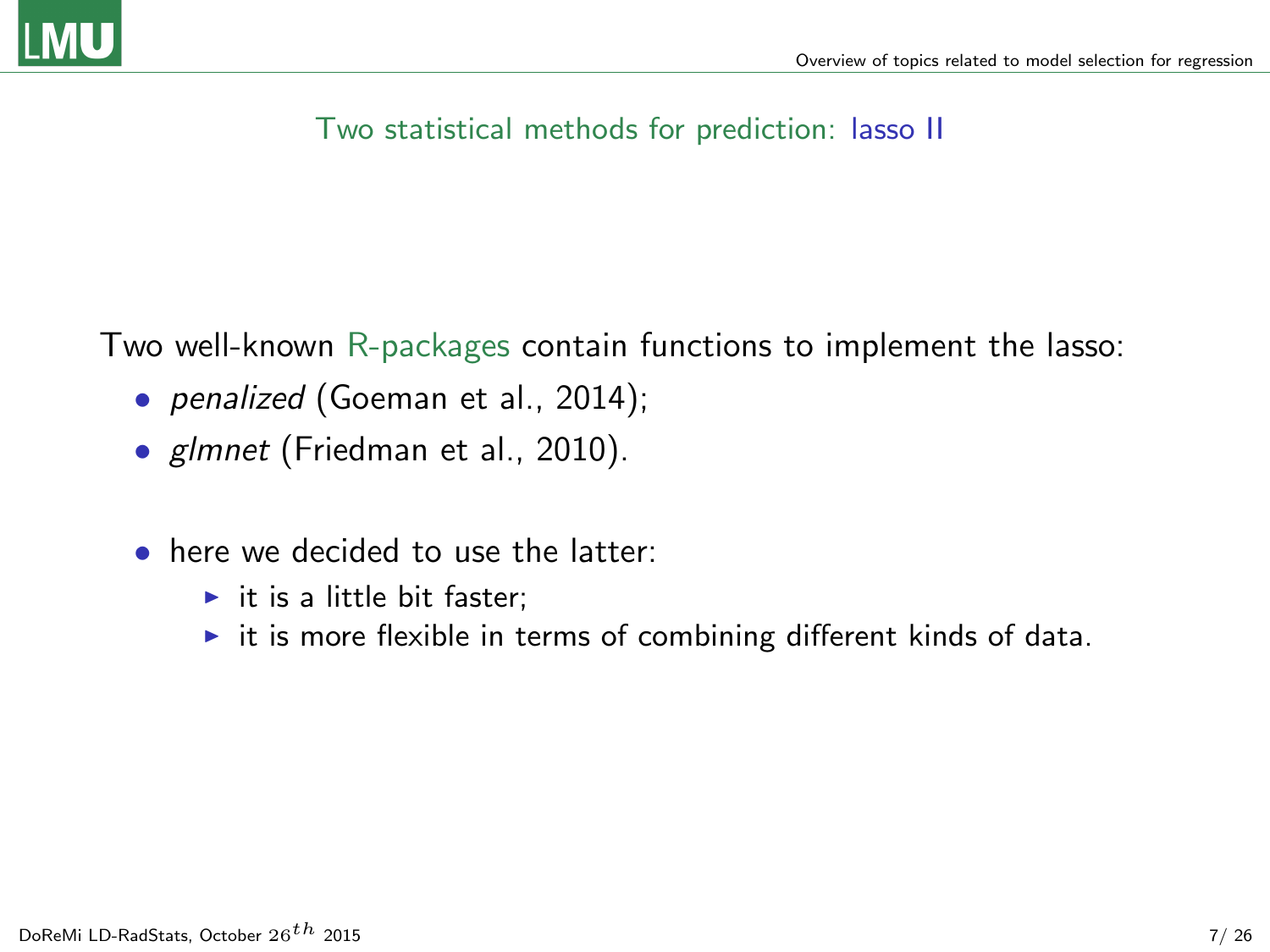

Two statistical methods for prediction: component-wise boosting I

• stepwise procedure based on repeated fits of a weak learner to minimize a loss function  $L(\cdot)$ ;



1. 
$$
\hat{\beta} = (0, ..., 0);
$$
  
\n2.  $u = -\frac{\partial L(y, F(X, \beta))}{\partial F(X, \beta)}\Big|_{\beta = \hat{\beta}};$   
\n3.  $\hat{b}_j = \nu \hat{h}(u, X_j);$   
\n4.  $j^* = \min_j L(y, F(X, \hat{b}_j));$   
\n5.  $\hat{\beta}_{j^*} = \hat{\beta}_{j^*} + \hat{b}_{j^*}.$ 

Repeat 2 – 5  $m_{stop}$  times. The quantity  $\nu \hat{h}(\cdot)$  is the weak learner.

- $\nu$  is the penalty or "boosting step size";
- $\bullet$   $m_{ston}$  denotes the number of boosting iterations and controls the amount of shrinkage and the model sparsity.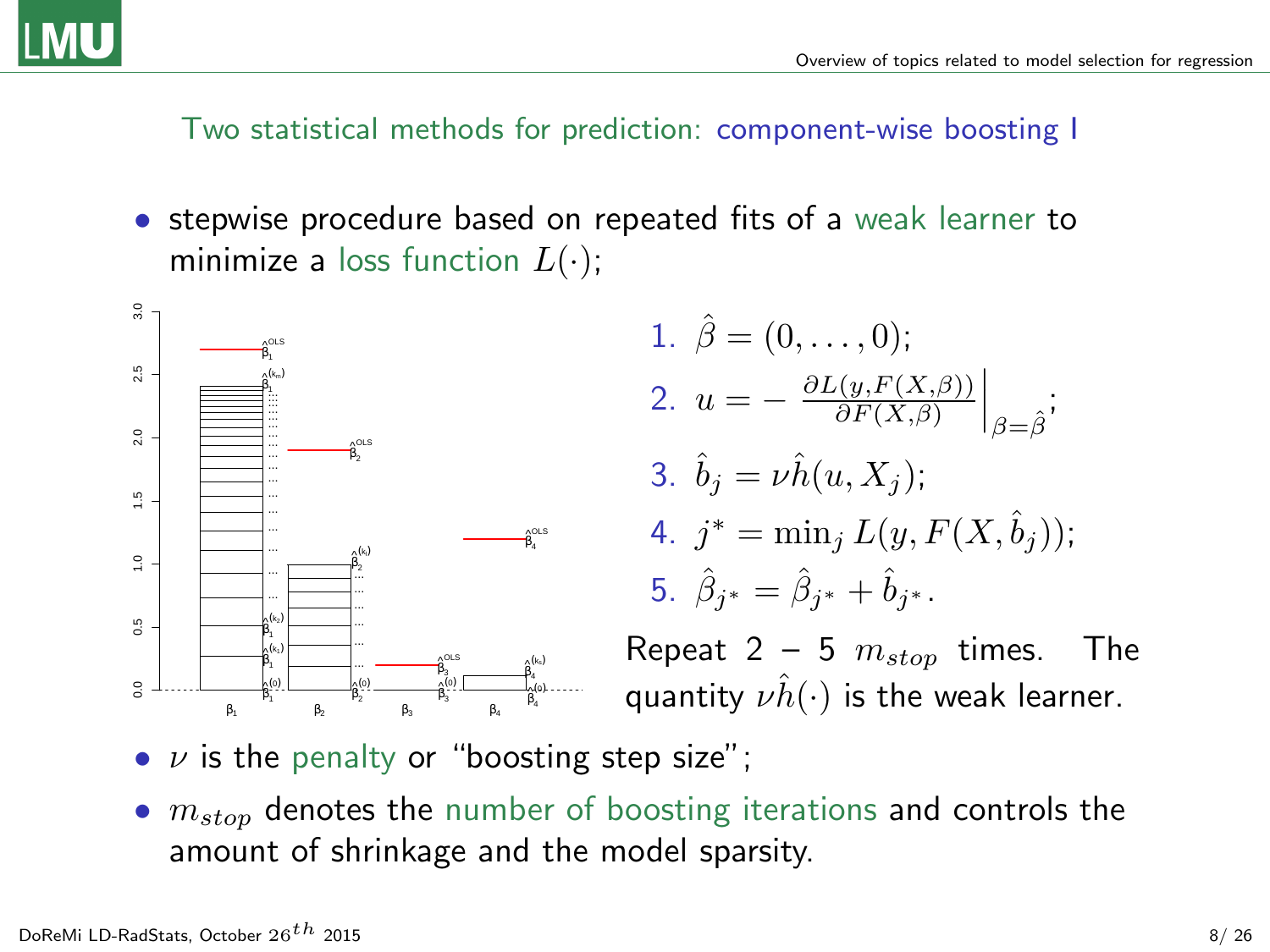# Two statistical methods for prediction: component-wise boosting II

Among the R-packages available to perform boosting, we consider:

- *mboost* (Hothorn et al., 2013);
- GAMBoost (Binder, 2013b) and its version for time-to-event response variables CoxBoost (Binder, 2013a);

These two packages:

- follow two slightly different boosting approaches,
	- ▶ model-based (or gradient) boosting (Bühlmann & Yu, 2003);
	- $\blacktriangleright$  likelihood-based boosting (Tutz & Binder, 2006)
- for similarities and differences, see De Bin (2015).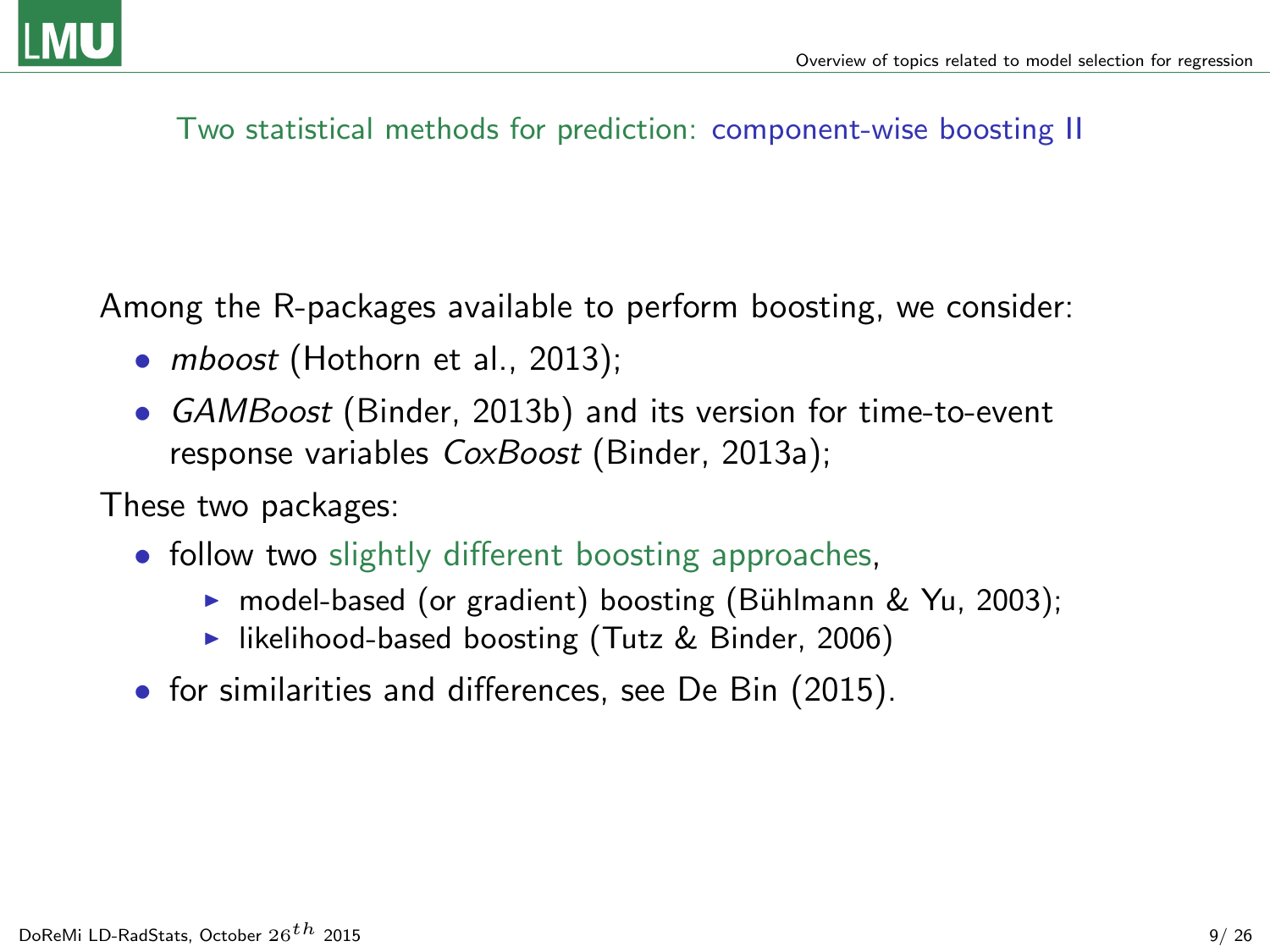## Two statistical methods for prediction: tuning parameters

- Both lasso and boosting rely on tuning parameters  $(\lambda, \nu, m_{stop});$
- to compute them, we suggest to implement a "repeated cross-validation" procedure:
	- $\triangleright$  split the sample into K folds (usually 5 or 10);
	- $\triangleright$  on each fold, evaluate the model trained on the remaining K-1 folds;
	- $\triangleright$  repeat this procedure several times for different fold splits;
	- $\blacktriangleright$  average the results;
- the tuning parameter assumes the value associated with the best model performance.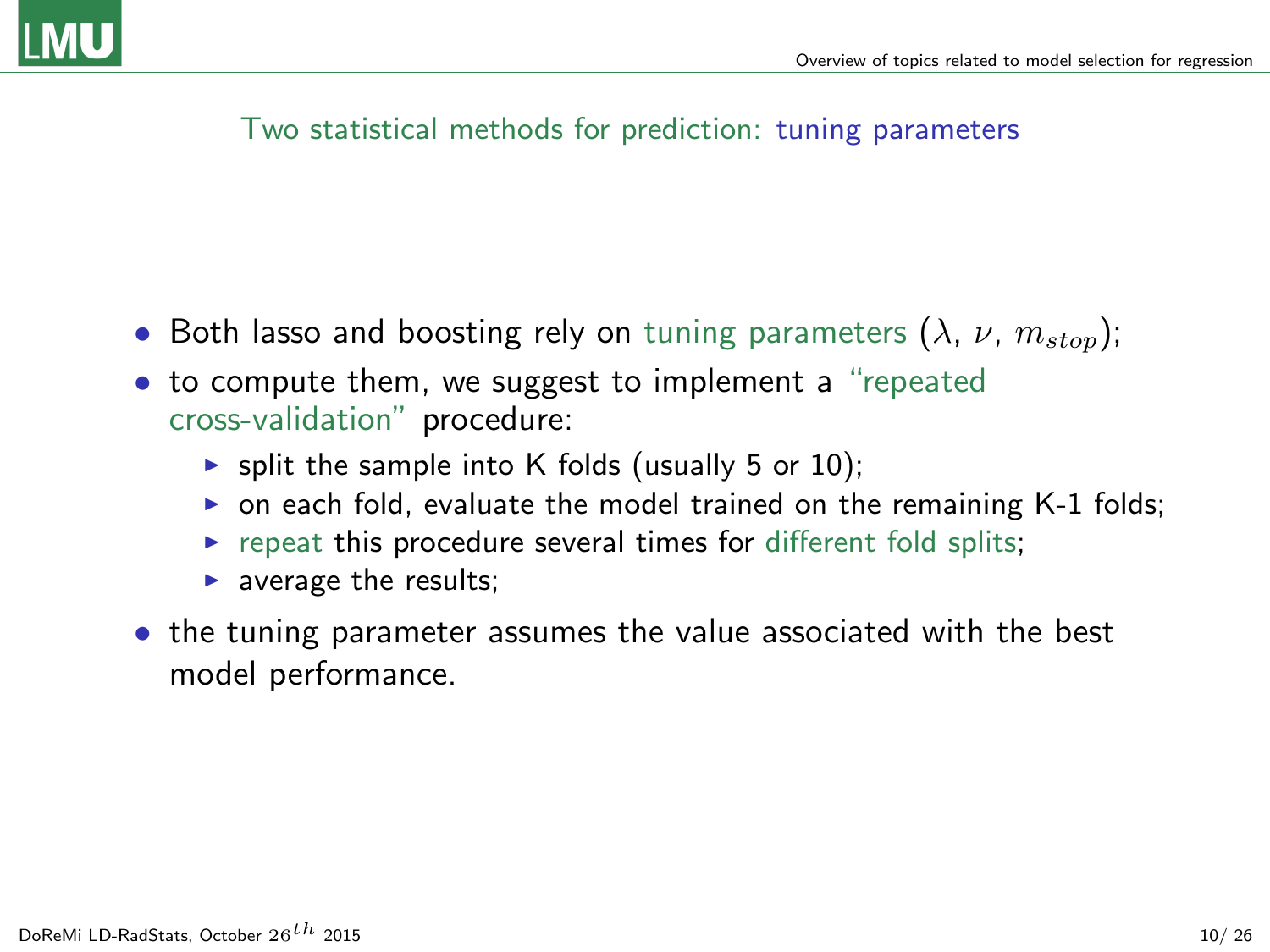

#### Combining clinical and molecular data in a prediction model: motivation

The inclusion of the clinical information in a prediction model based on high-dimensional molecular (omics) data may have several advantages:

- clinical predictors are often available and usually their predictive value well-validated in the literature;
- clinical data may be cheaper to collect;
- it is possible to focus on the added predictive value of the molecular predictors.

Nevertheless:

- it may be difficult to profitably combine clinical and molecular data;
- issues derived from their different dimensionalities:
- <span id="page-10-0"></span>• we see some strategies based on the works of Boulesteix & Sauerbrei (2011) and De Bin et al. (2014).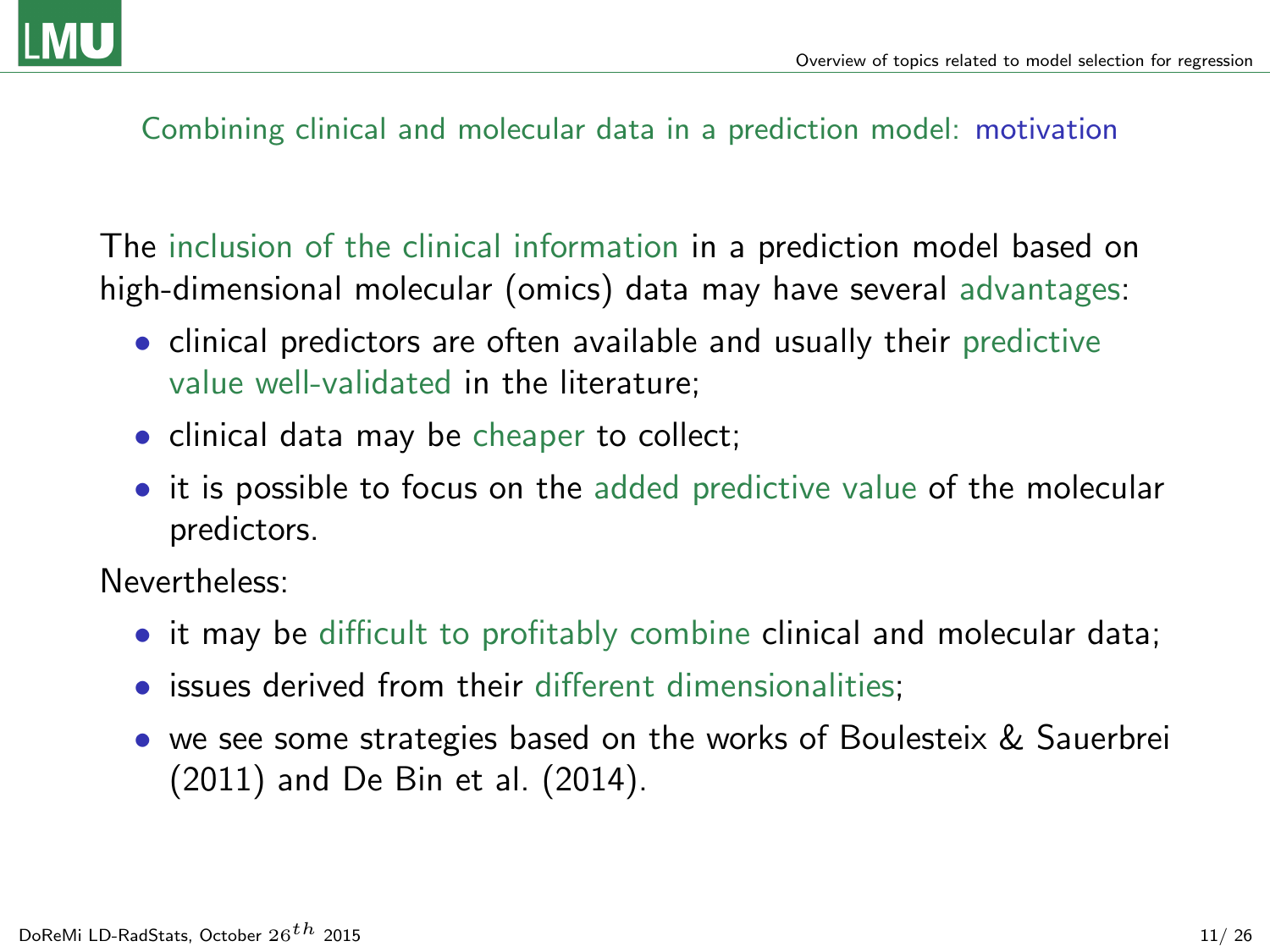## Combining clinical and molecular data in a prediction model: strategies

# $\bullet$  1: "naive":

- $\triangleright$  treat clinical and molecular data in the same way;
- $\triangleright$  issues to fully exploit the clinical information (Binder & Schumacher, 2008; Boulesteix & Sauerbrei, 2011).

# • 2: "clinical offset";

- $\triangleright$  fit a pre-specified clinical model;
- $\triangleright$  use the related linear predictor as an offset in fitting a model on the molecular data.
- 3: "favoring";
	- $\triangleright$  in the construction of the prediction model, more importance is somehow given to the clinical part;
	- $\blacktriangleright$  e.g., in a penalized regression, less/no penalty;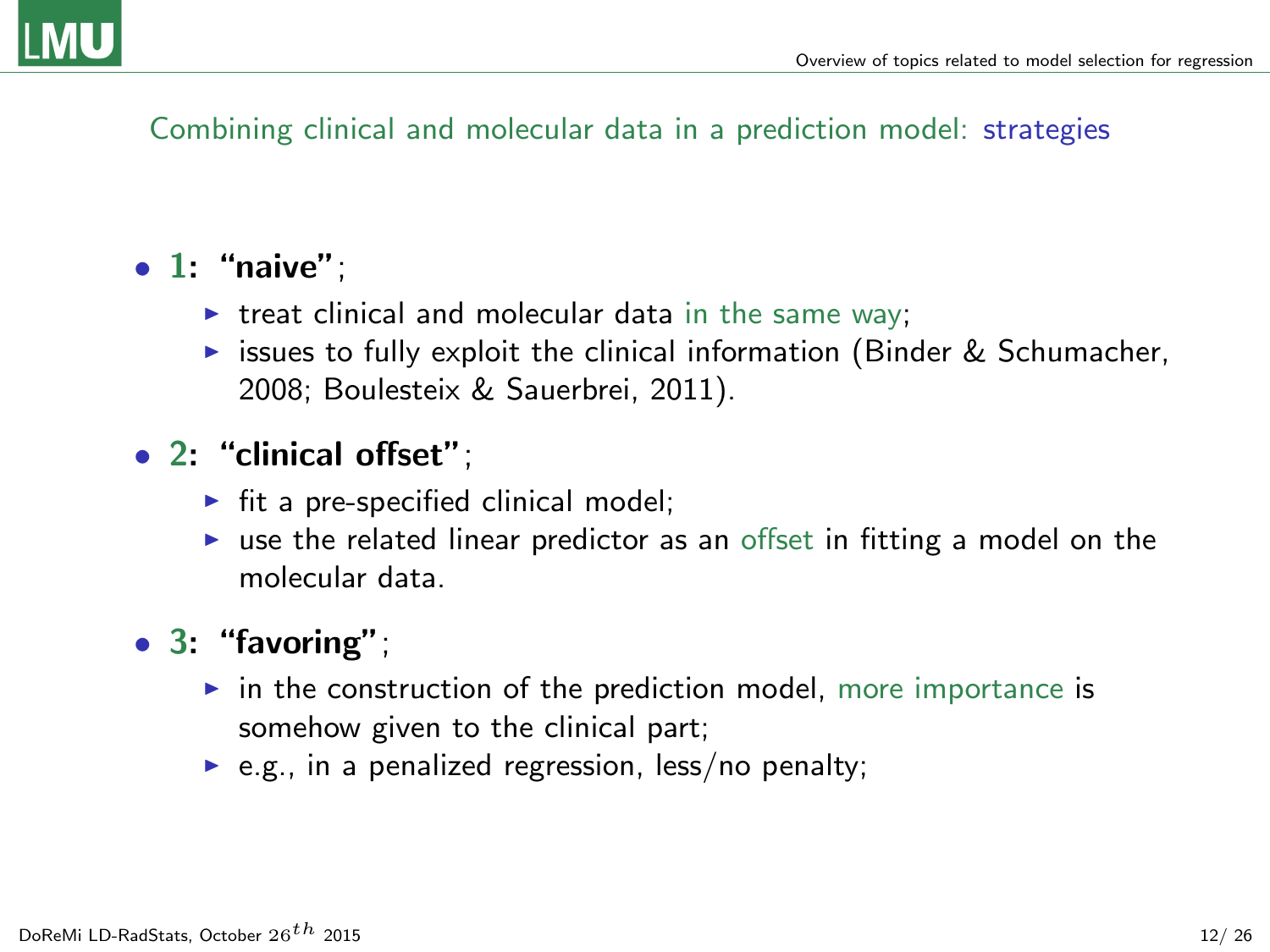

# Data: Bauer et al. (2008)'s dataset

- 117 patients with head and neck squamous cell carcinoma;
- response variable: time to local relapse (survival);
- effective sample size (number of events): 49;
- clinical data: age ( $\le$  /  $>$  60), anemia status (yes/no), stage (3 categories), tumor size  $(4)$ , grade  $(2)$  and lymph node  $(3)$ ;
- molecular data: copy number alterations in chromosomes.
- <span id="page-12-0"></span>• due to missing values, we considered 108 patients (48 events).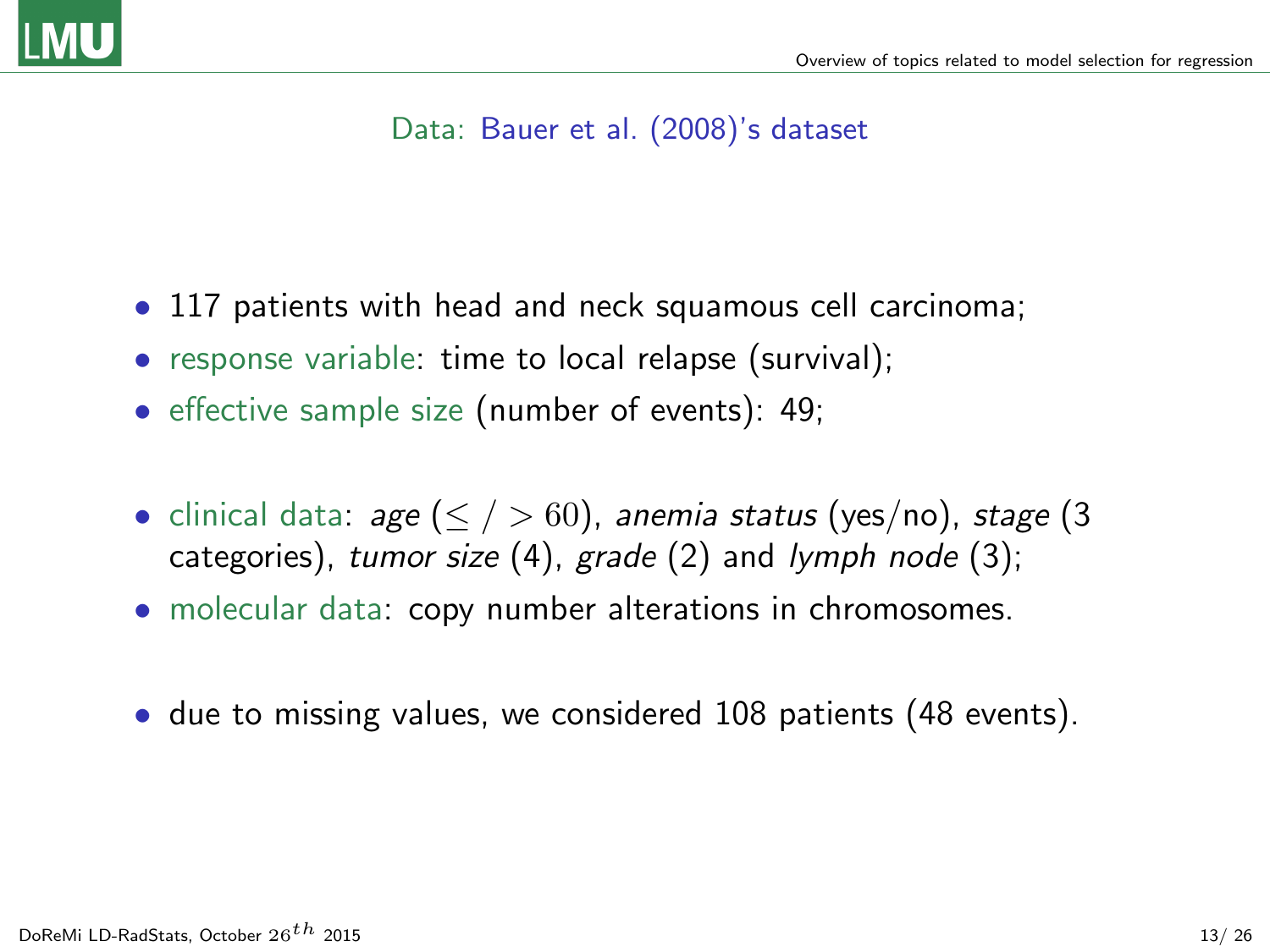

#### Data: split into training and test set

In this dataset we do not have separate training and test sets:

- we need to create them arbitrarily, splitting the data into two sets;
- usual proportions are  $\frac{1}{2} \frac{1}{2}$ ,  $\frac{2}{3} \frac{1}{3}$  or  $\frac{3}{4} \frac{1}{4}$ ;
- the analysis should be repeated for several splits;
- ideally, we should have three different sets:
	- $\triangleright$  one to select the predictors;
	- $\triangleright$  one to fit the models:
	- $\triangleright$  one to evaluate the model performances;
- due to scarcity of observations, usually two sets are used.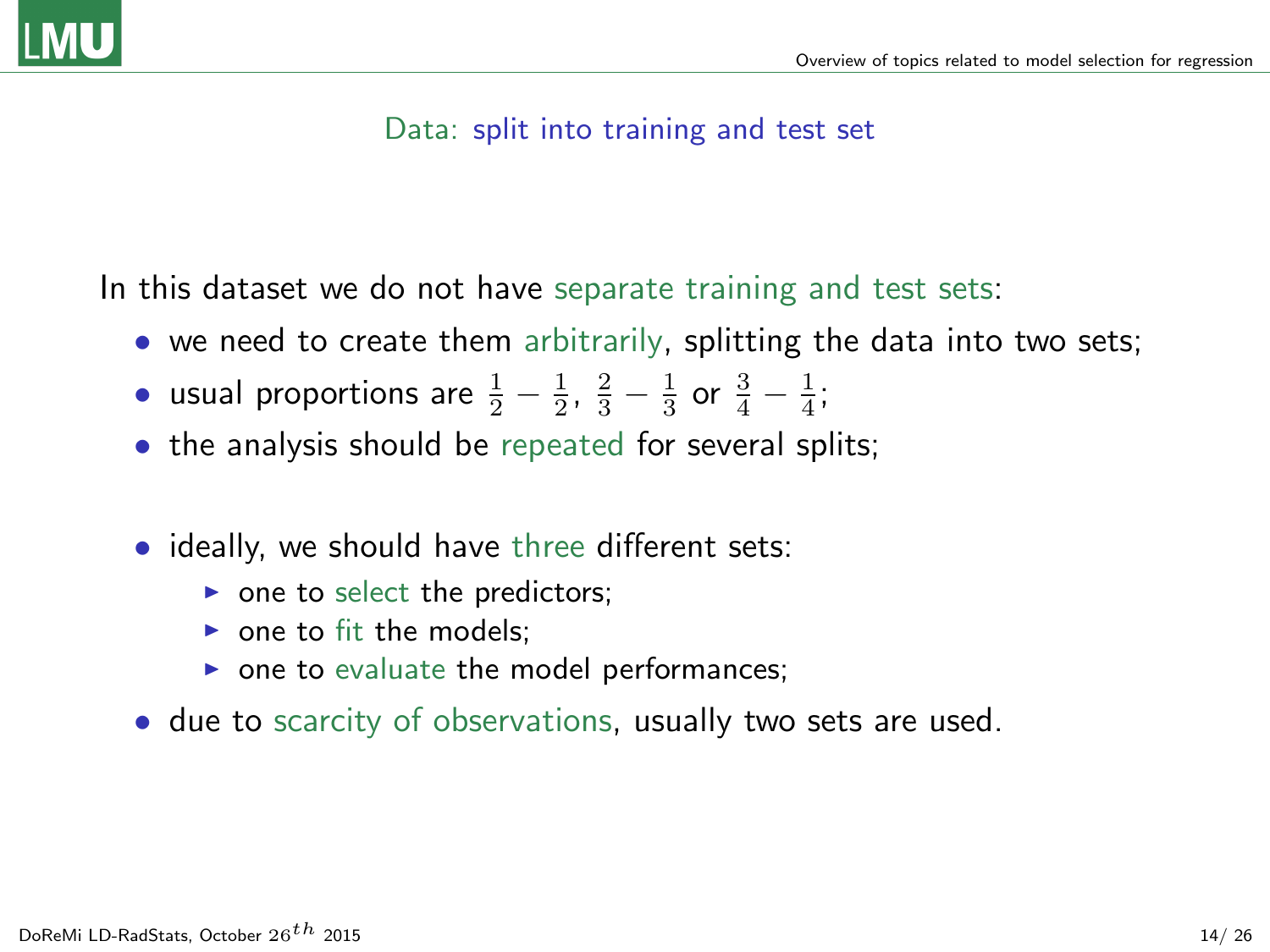

# Models: practical implementation I

- In the following, we use the notation:
	- $\blacktriangleright$  clin = matrix of clinical data;
	- **P** gene = matrix of molecular data;
	- $\triangleright$  y = outcome (survival object);
	- $\triangleright$  the extension ".t" denotes quantities of the training set;
	- $\blacktriangleright$  the extension ".v" of the test set;

Strategies implementation:

- 1: "naive":
	- $\blacktriangleright$  lasso:

model<-glmnet(x=cbind(clin.t,gene.t),y=y.t,family='cox');

- $\blacktriangleright$  boosting (model-based): model<-glmboost(y=y.t,x=cbind(clin.t,gene.t),family=CoxPH());
- $\blacktriangleright$  boosting (likelihood-based):

```
model<-CoxBoost(time=y.t[,1],status=y.t[,2],
```

```
x = \text{cbind}( \text{clip.t}, \text{gene.t}), \text{stepno} = m \text{stop};
```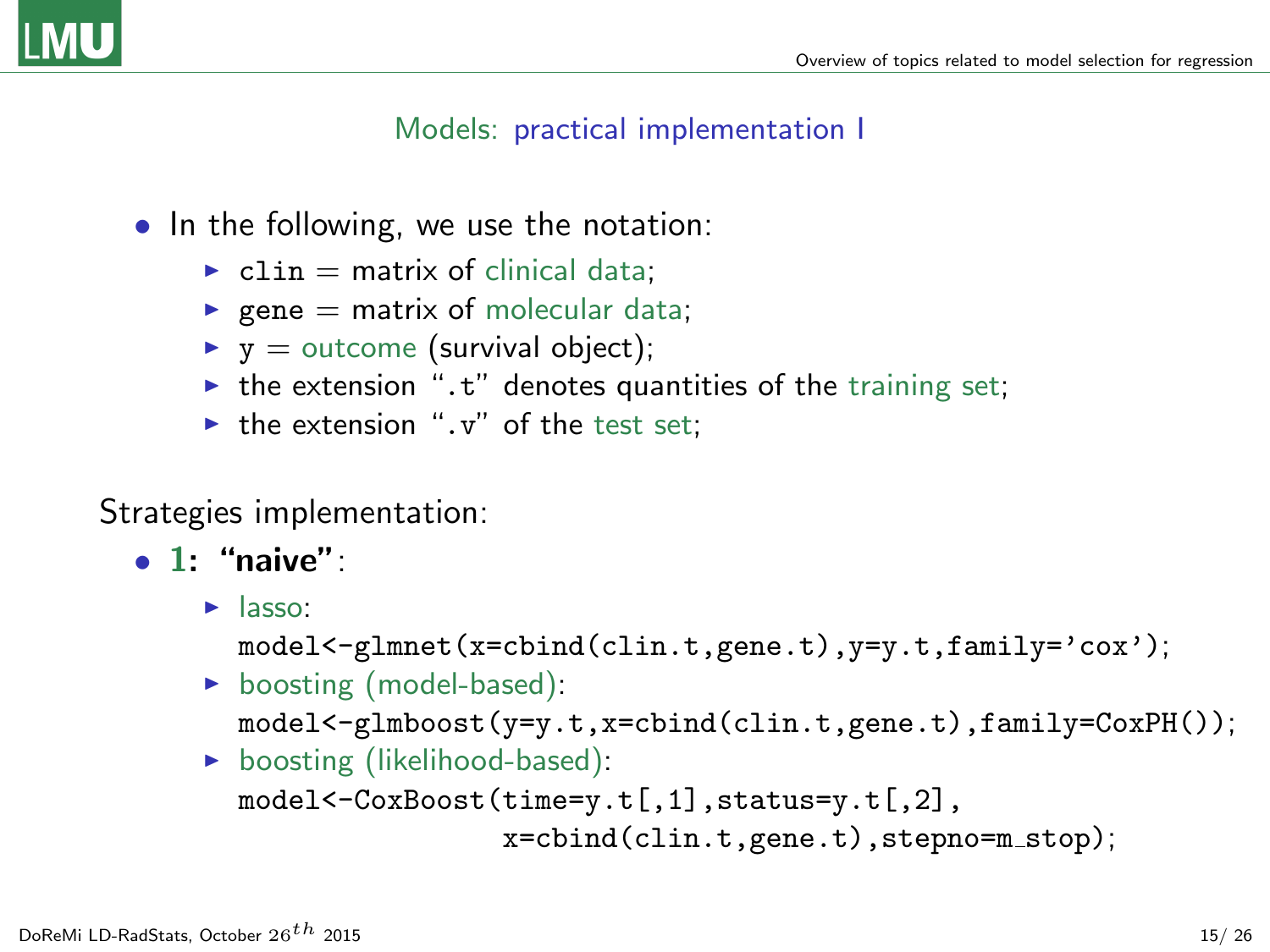#### Models: practical implementation II

# • 2: "clinical offset":

```
mod.clin<-coxph(y.t~.,data=as.data.frame(clin.t))
clinical.offset<-mod.clin$linear.predictors
```
#### $\blacktriangleright$  lasso:

```
model<-glmnet(x=cbind(clin.t,gene.t),y=y.t,
```

```
family='cox',offset=clinical.offset);
```
 $\blacktriangleright$  boosting (model-based):

```
model<-glmboost(y=y.t,x=cbind(clin.t,gene.t),
                family=CoxPH(),offset=clinical.offset);
```
# • 3: "favoring";

```
\blacktriangleright lasso:
```

```
model<-glmnet(x=cbind(clin.t,gene.t),y=y.t,family='cox',
penalty.factor=c(rep(0,ncol(clin.t)),rep(1,ncol(gene.t))));
```

```
\blacktriangleright boosting (likelihood-based):
  model<-CoxBoost(time=y.t[,1],status=y.t[,2],x=cbind(clin.t,
              gene.t),stepno=m_stop,unpen.index=1:ncol(clin.t));
```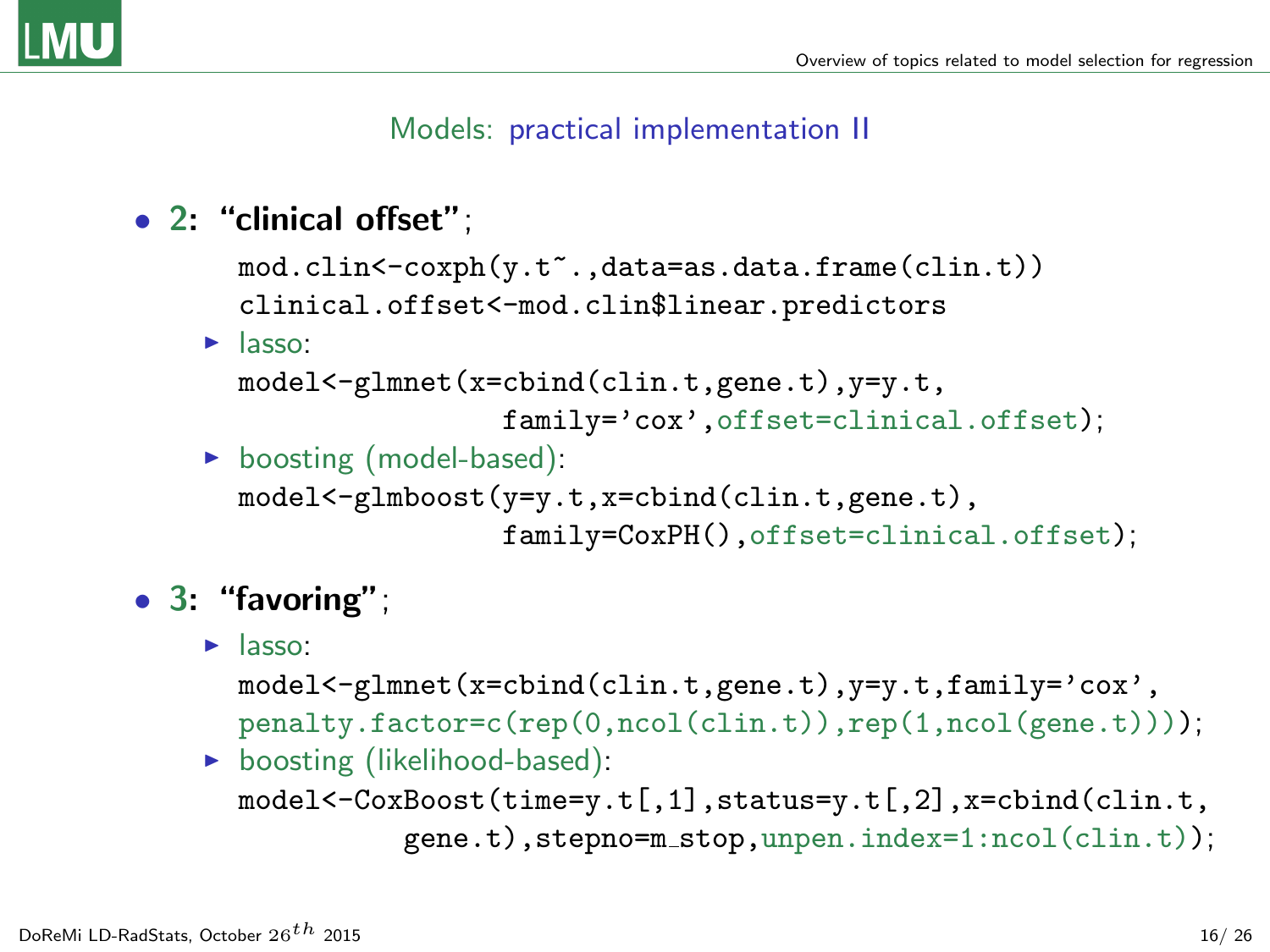

#### Model evaluation: test set

- to evaluate the predictive ability of the models, we use the test set;
- training and test set must be completely independent;
- given the time-to-event nature of the data, we compare the models in terms of the Brier score (Graf et al., 1999):
	- $\triangleright$  measures the goodness of the predicted survival curve;
	- $\triangleright$  captures both calibration and discrimination ability;
	- idea: if the subject is alive at time t, the predictive survival probability should be close to 1, to 0 otherwise (Schumacher et al., 2007);
	- $\triangleright$  good predictions correspond to small values of the score.
- we plot the Brier score as a function of the time, using the R-package pec (Gerds, 2014).
- <span id="page-16-0"></span>• we use several (1000) splits into training and test sets.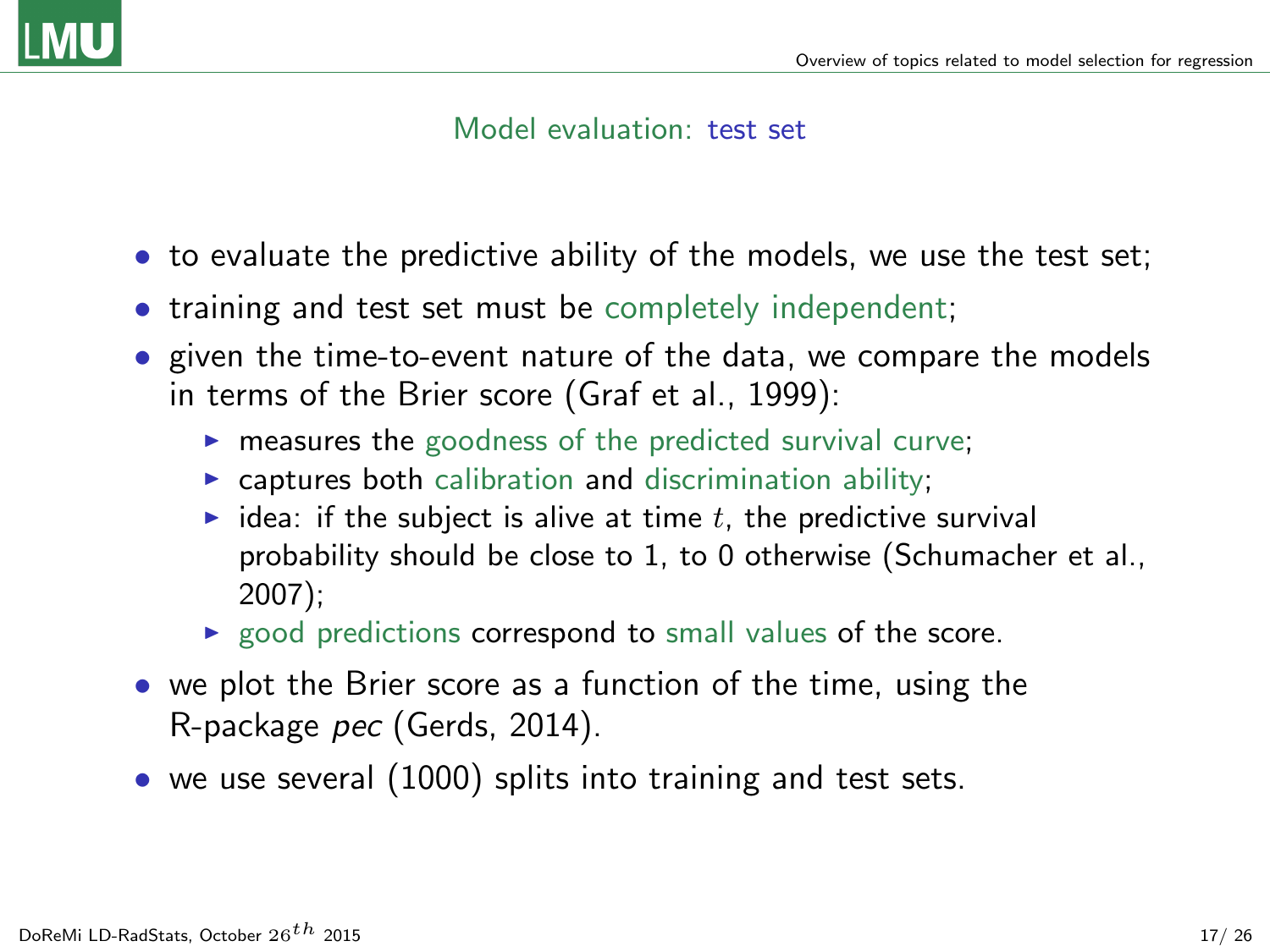# Model evaluation: results



time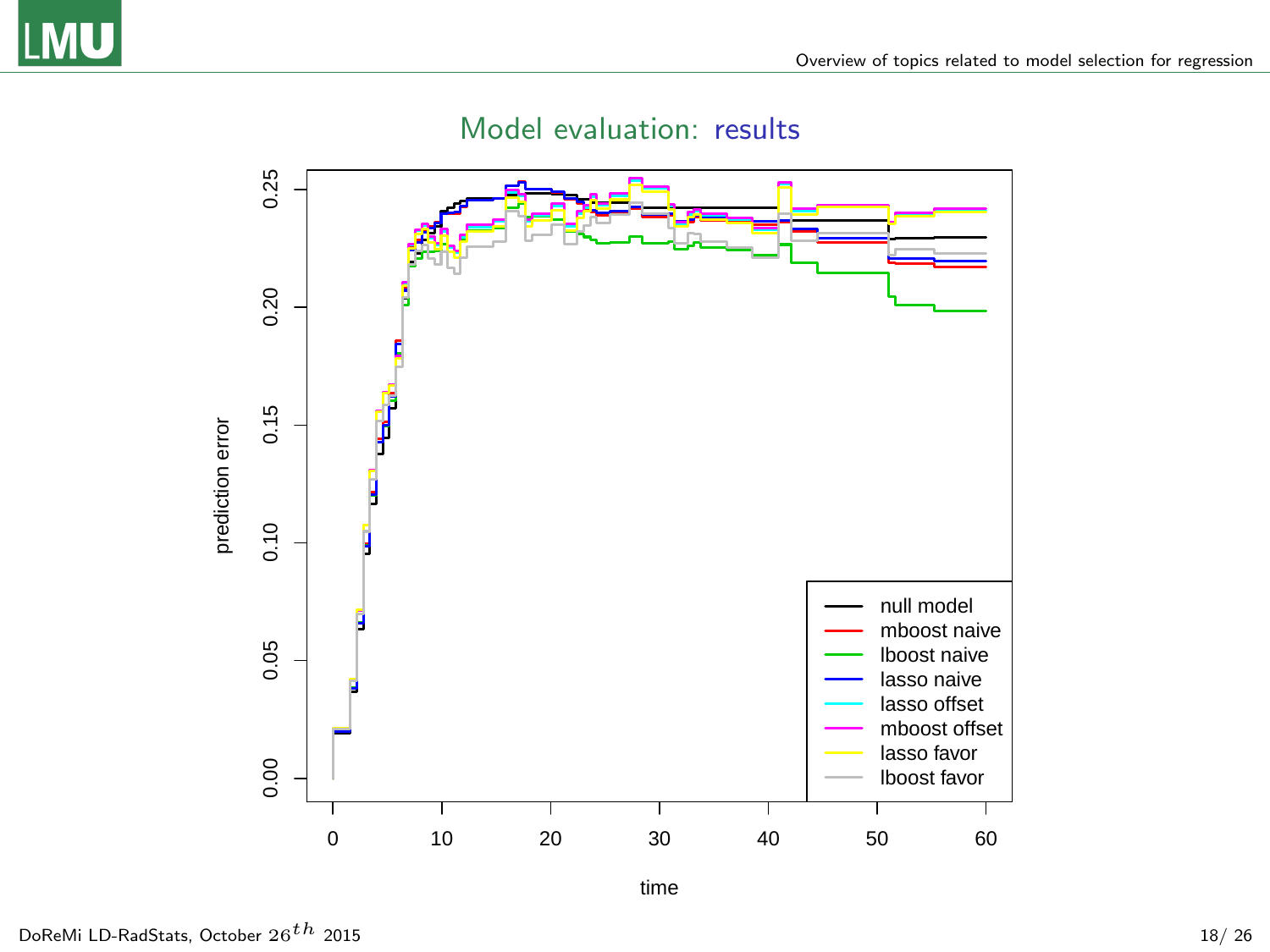#### Remarks on model evaluation: the importance of considering several splits

- if we consider only one split into training and test sets, we are limiting the analysis to one specific case:
	- $\triangleright$  we can be lucky and obtain a great result;
	- $\triangleright$  we can be unlucky and obtain a bad result;
	- $\triangleright$  in any case, we are not describing the real situation.
- the smaller the dataset, the more relevant this issue is:
- considering several splits, we limit this issue;
- the results do not depend anymore on a particular split;
- <span id="page-18-0"></span>• we should average the results of several splits.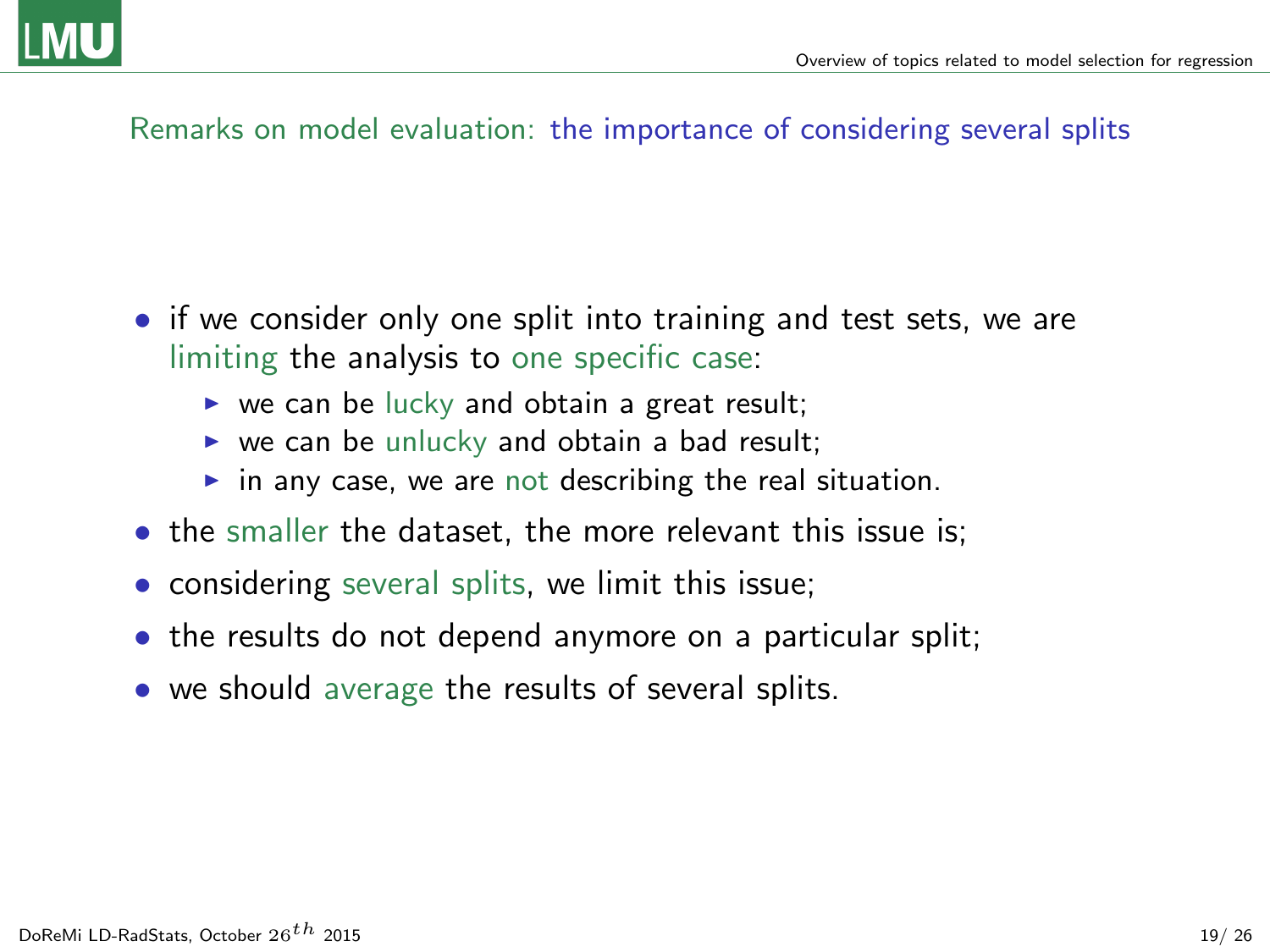

#### Remarks on model evaluation: example of fortunate split

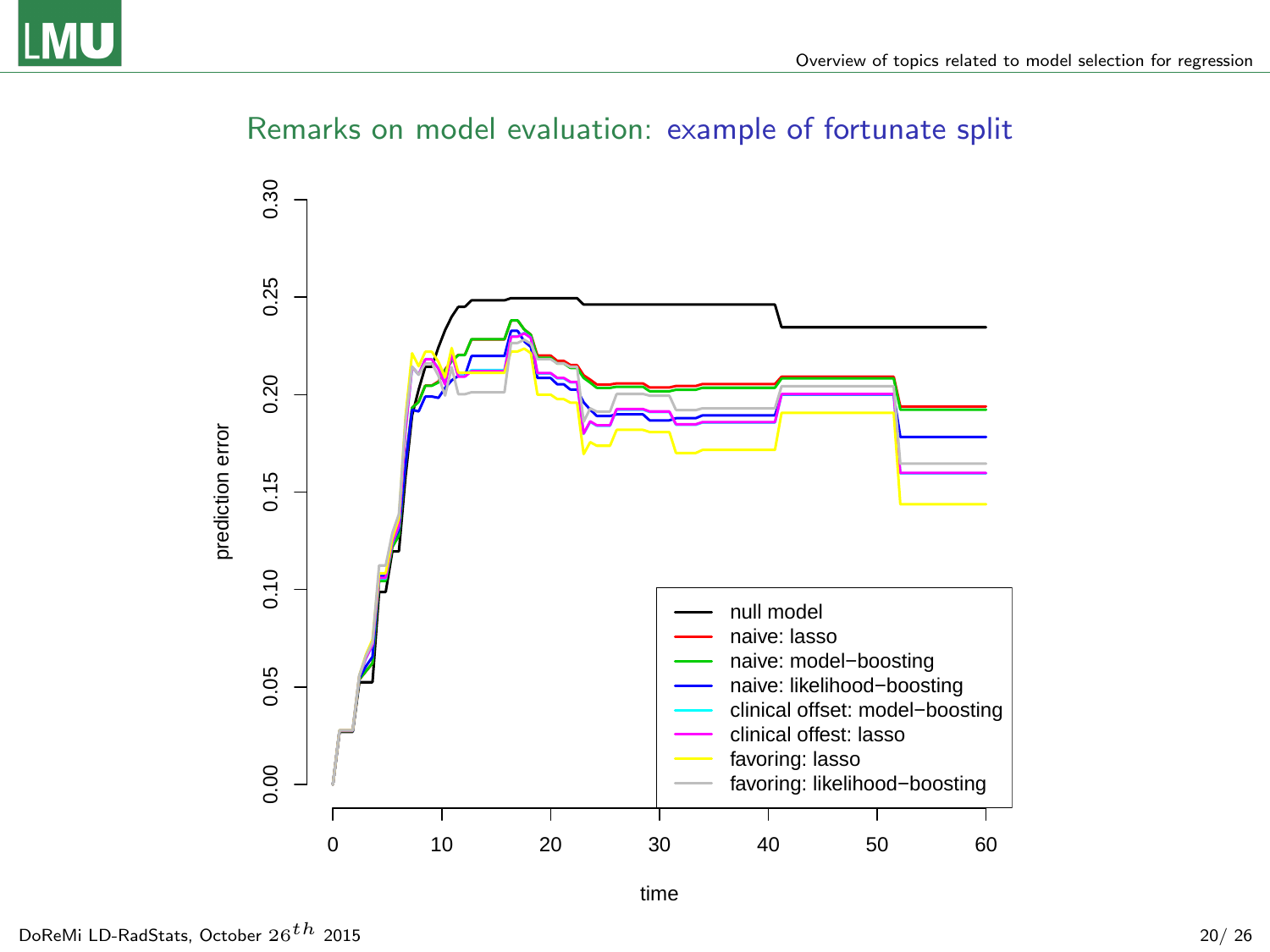

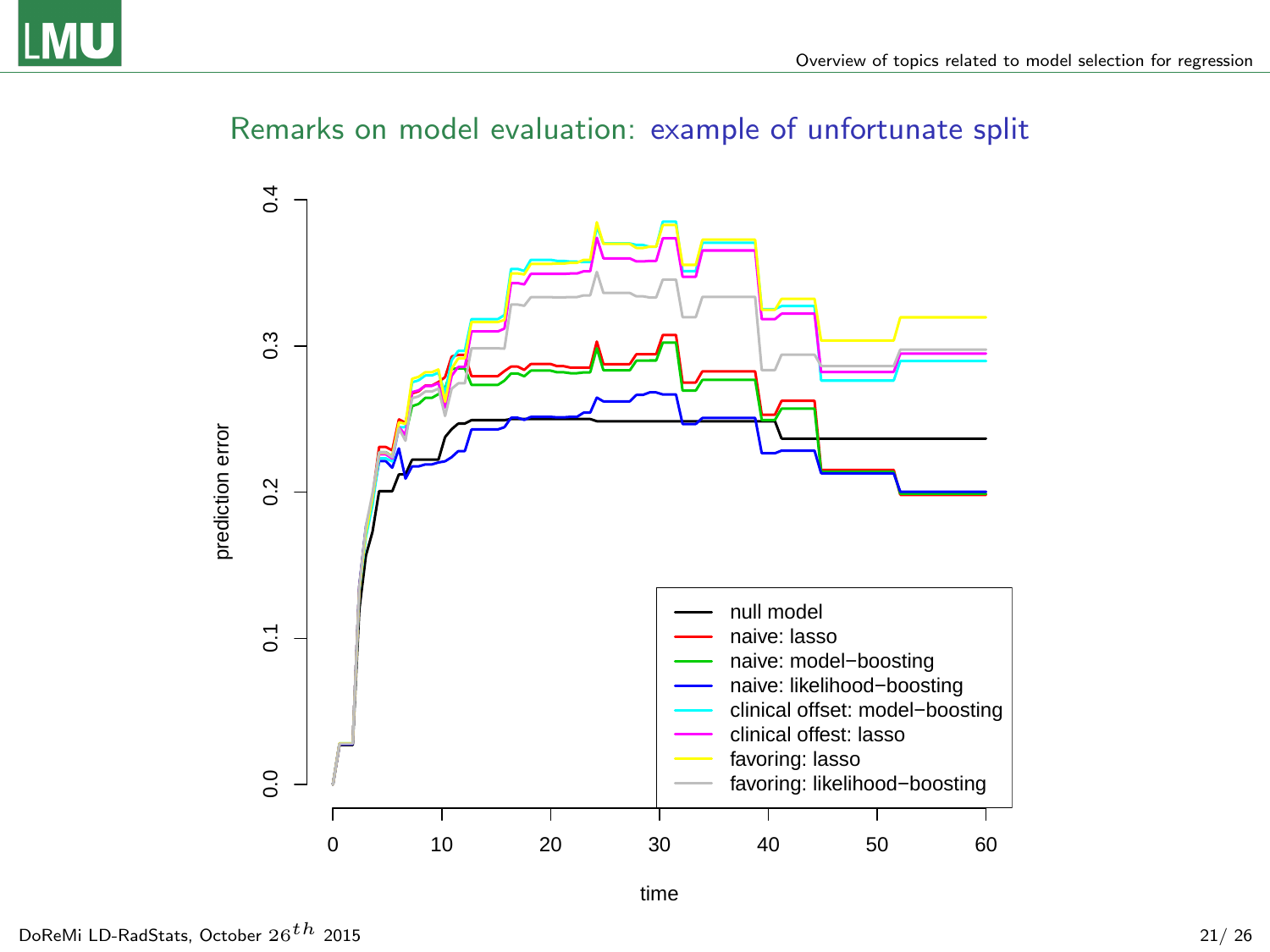

#### Remarks on model evaluation: the independence between training and test sets

- a relevant problem of models based on high-dimensional data is their tendency to overfit the data:
- overfitting occurs when a model explains the random noise instead of the true relationship between predictors and outcome;
- with numerous predictors, minor fluctuations in the data are exaggerated (McShane et al., 2013);
- the computation of the prediction ability of a model requires independent training and test sets:
	- $\triangleright$  ideally the test set should be a completely different dataset;
	- $\triangleright$  when a second set is not available, repeated splits.
- the repeated cross-validation procedure to find the values for the tuning parameters must involve only the training set.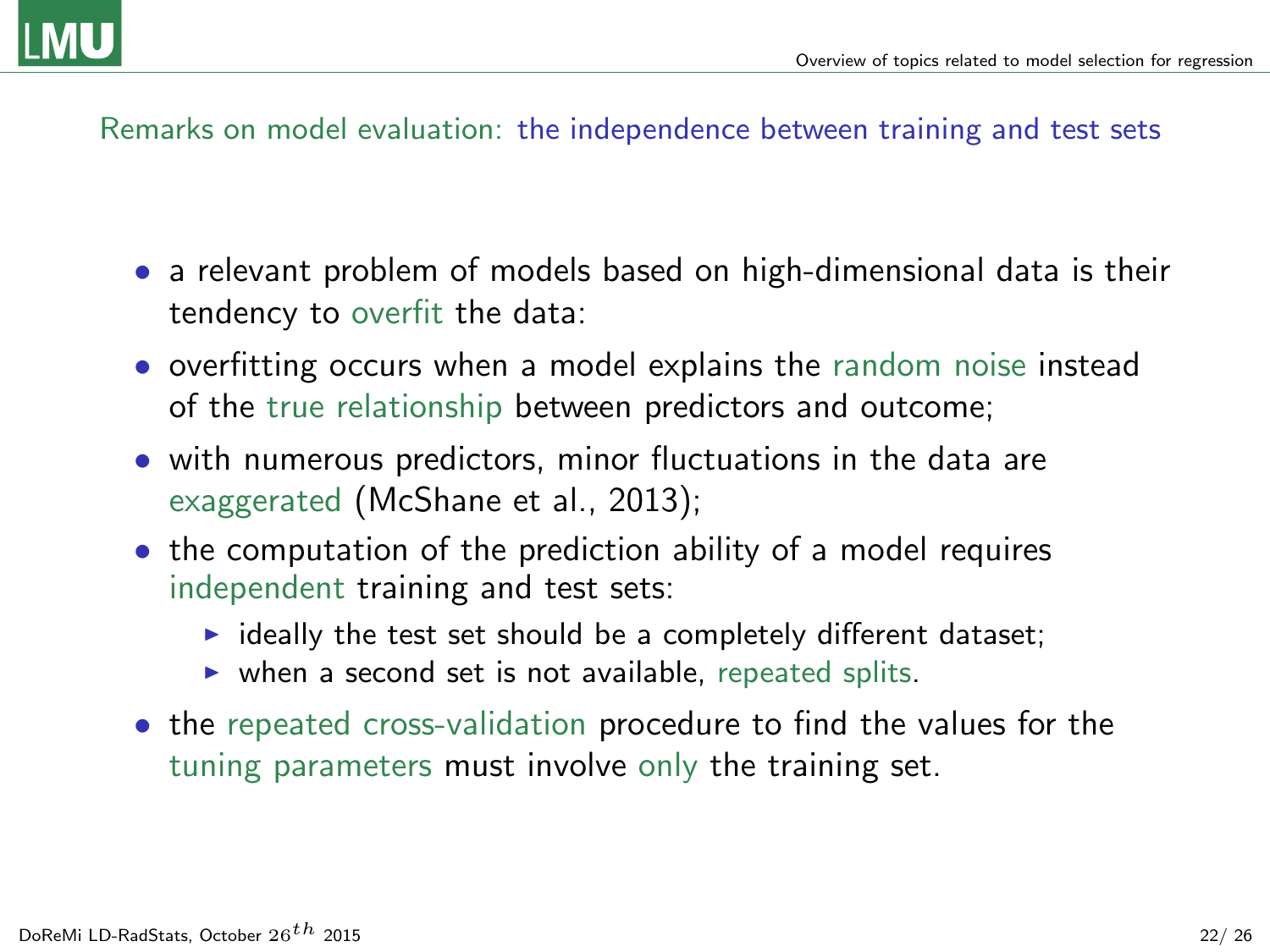# Overfitting: example (prediction error computed on the training set)



time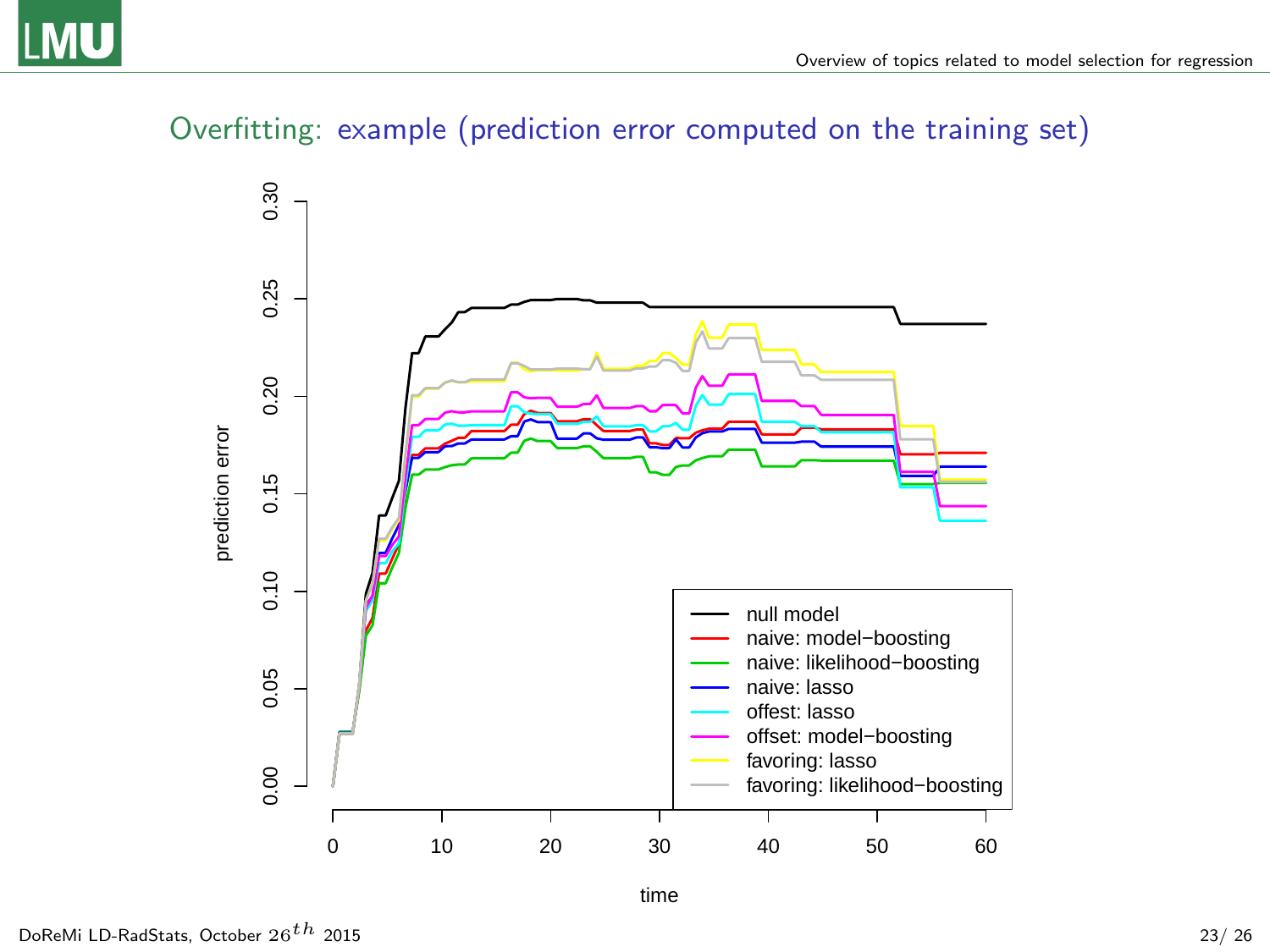

# <span id="page-23-0"></span>Conclusions

- we showed some strategies to include clinical information in a prediction model based on high-dimensional data;
- we showed how to implement these strategies using two well-known statistical methods: lasso and boosting;
- we stressed the importance of independent training and test sets;
- in the case of absence of an independent test set, we stressed the necessity of considering several splits of the dataset into training and test sets.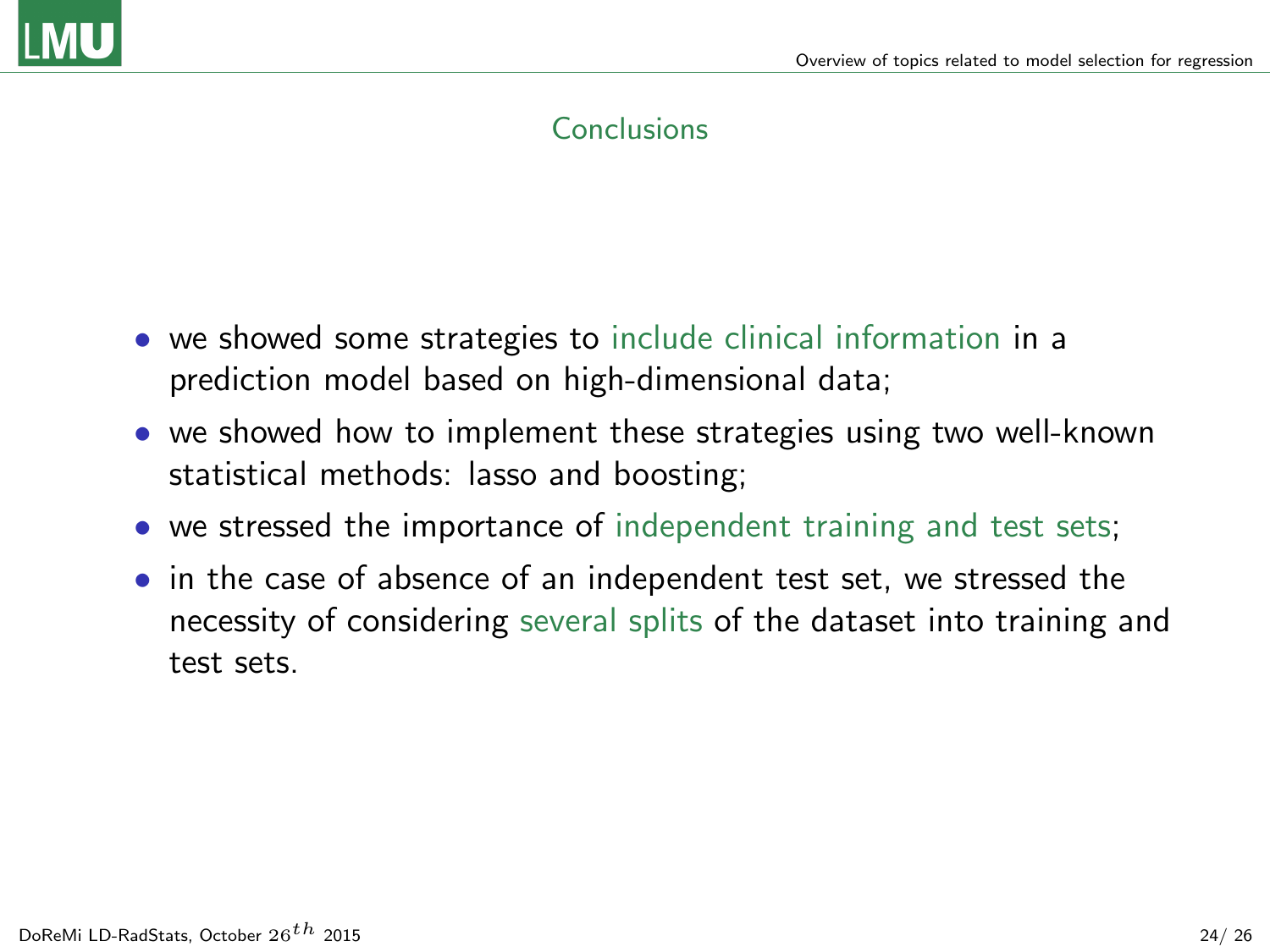

#### References I

- Bauer, V. L., Braselmann, H., Henke, M., Mattern, D., Walch, A., Unger, K., Baudis, M., Lassmann, S., Huber, R., Wienberg, J. et al. (2008). Chromosomal changes characterize head and neck cancer with poor prognosis. Journal of molecular medicine 86, 1353–1365.
- BINDER, H. (2013a). CoxBoost: Cox models by likelihood based boosting for a single survival endpoint or competing risks. R package version 1.4.
- Binder, H. (2013b). GAMBoost: Generalized linear and additive models by likelihood based boosting. R package version 1.2-3.
- BINDER, H. & SCHUMACHER, M. (2008). Allowing for mandatory covariates in boosting estimation of sparse high-dimensional survival models. *BMC Bioinformatics* 9, 14.
- BOULESTEIX, A. L. & SAUERBREI, W. (2011). Added predictive value of high-throughput molecular data to clinical data and its validation. Briefings in Bioinformatics 12, 215–229.
- BÜHLMANN, P. & YU, B. (2003). Boosting with the  $L_2$  loss: regression and classification. Journal of the American Statistical Association 98, 324–339.
- DE BIN, R. (2015). Boosting in cox regression: a comparison between the likelihood-based and the model-based approaches with focus on the r-packages coxboost and mboost. Tech. Rep. 180, University of Munich.
- DE BIN, R., SAUERBREI, W. & BOULESTEIX, A. L. (2014). Investigating the prediction ability of survival models based on both clinical and omics data: two case studies. Statistics in Medicine 33, 5310–5329.
- FRIEDMAN, J., HASTIE, T. & TIBSHIRANI, R. (2010). Regularization paths for generalized linear models via coordinate descent. Journal of Statistical Software 33, 1.